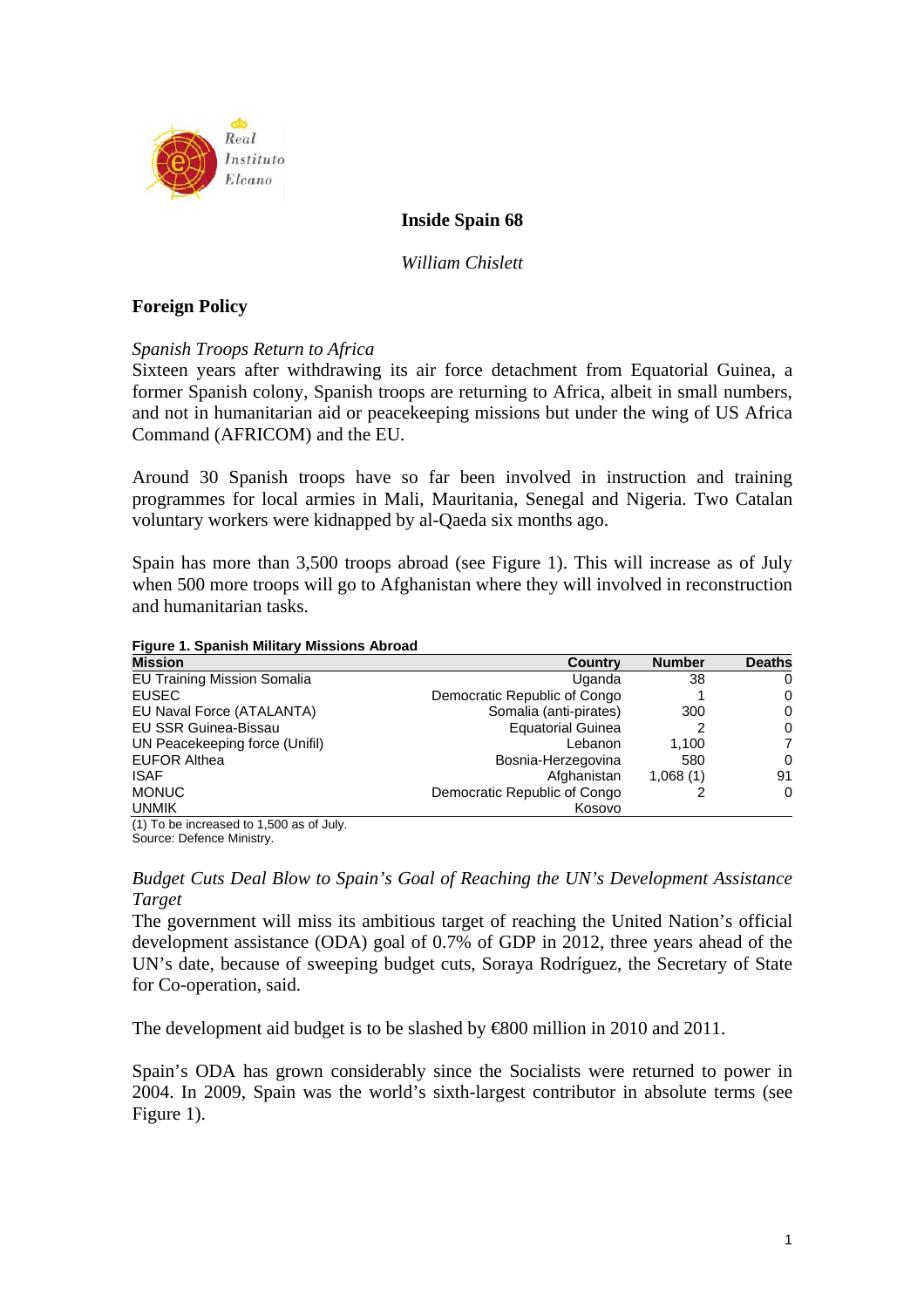| Figure 2. Official Development Assistance, 2009 (US\$ million) |                               |  |
|----------------------------------------------------------------|-------------------------------|--|
| <b>Country</b>                                                 | <b>Development Assistance</b> |  |
| <b>US</b>                                                      | 28,870                        |  |
| France                                                         | 12,430                        |  |
| Germany                                                        | 11,980                        |  |
| UK                                                             | 11,500                        |  |
| Japan                                                          | 9,480                         |  |
| <b>Spain</b>                                                   | 6,570                         |  |
| <b>Netherlands</b>                                             | 6,430                         |  |
| Sweden                                                         | 4,550                         |  |
| Norway                                                         | 4,090                         |  |
| Canada                                                         | 4,010                         |  |
| Italy                                                          | 3,310                         |  |
| Source: OECD.                                                  |                               |  |

According to projections by the Organisation for Economic Cooperation and Development (OECD) earlier this year and made before EU countries announced budget cuts, Spain and the UK were on course to be the only large EU countries to reach the EU's target of giving 0.51% of their GDP as aid to poor countries in 2010 (see Figure 2).

**Figure 3. Net Official Development Assistance (% of GDP)** 

|                    | 2004 | <b>Current projection for 2010</b> |
|--------------------|------|------------------------------------|
| Sweden             | 0.78 | 1.03                               |
| Norway             | 0.87 | 1.00                               |
| <b>Netherlands</b> | 0.73 | 0.80                               |
| Belgium            | 0.41 | 0.70                               |
| UK                 | 0.36 | 0.56                               |
| Ireland            | 0.39 | 0.52                               |
| <b>Spain</b>       | 0.24 | 0.51                               |
| France             | 0.41 | 0.46                               |
| Germany            | 0.28 | 0.40                               |
| Italy              | 0.15 | 0.20                               |
| Source: OECD.      |      |                                    |

Around 40% of Spanish aid goes to Latin America (mainly the poorer Central American countries) and the rest to the Maghreb, sub-Saharan Africa, the Middle East (with special emphasis on the Palestinian territories), the Philippines (a former colony) and Vietnam.

## **Domestic Scene**

*Rodríguez Zapatero Rejects Popular Party's Call for Early Elections* 

Prime Minister José Luis Rodríguez Zapatero rejected the growing calls by the conservative Popular Party (PP) for an early election, saying that what Spain needed in its economic crisis was political stability.

The Socialist government's austerity package (see *Inside Spain*, Newsletter 67, 19 May 2010) was only approved in parliament by a majority of one vote. It would have lost but for a decision to abstain by the Catalan nationalist party *Convergència i Unió*. The Socialists do not have an absolute majority (169 of 350 seats) and have to negotiate deals with regional parties and the United Left (IU) in order to achieve approval for their measures.

The PP voted against the spending cuts, despite calling for a reduction in public expenditure. The party believes there is another austerity route, but it has yet to spell out how it would tackle the budget crisis.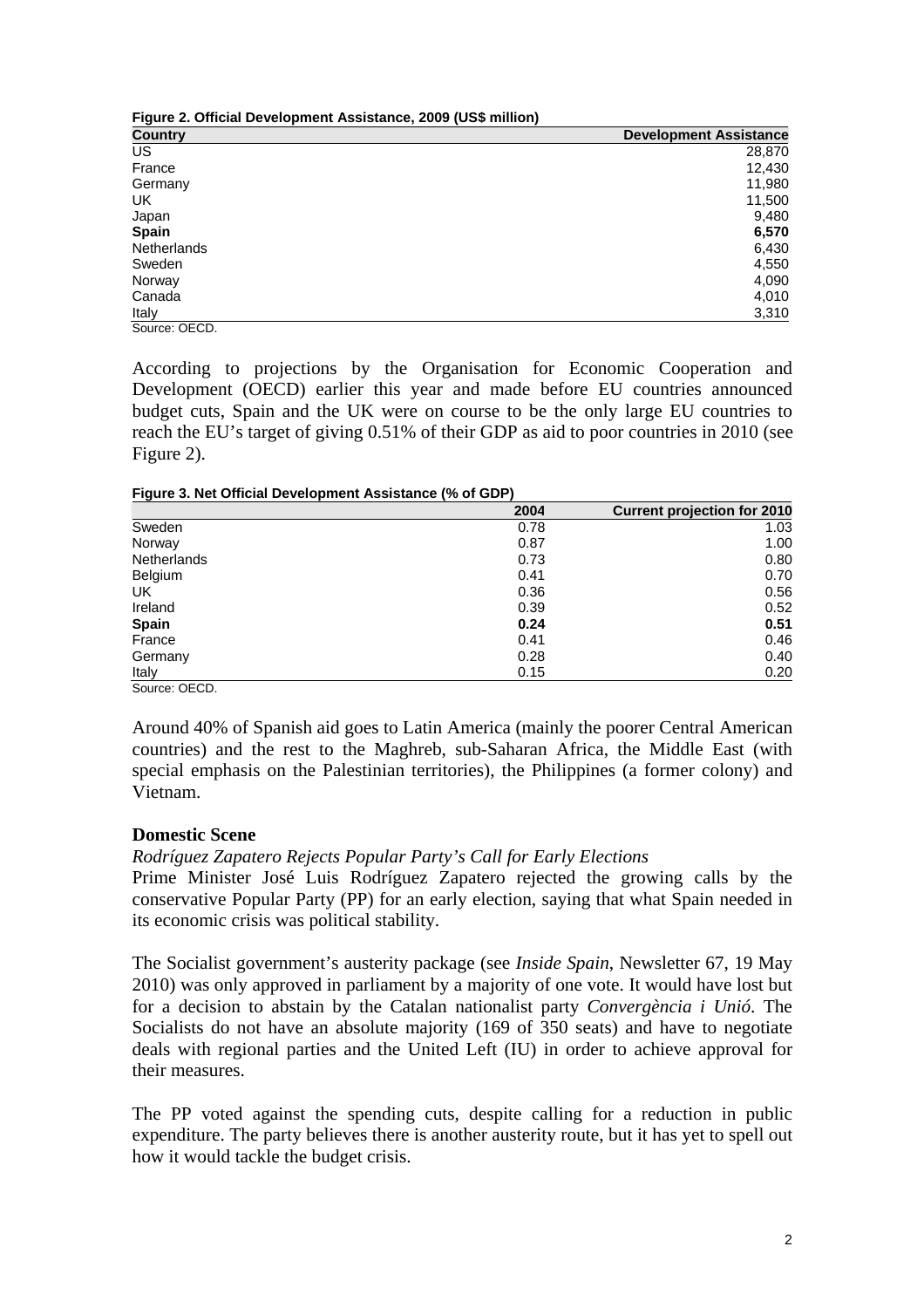José María Aznar, the former PP Prime Minister between 1996 and 2004, listed seven measures in an article in the *Financial Times* on 17 May. They included sweeping reforms to reduce the size of regional administrations; changes to the state pension system; deregulation to increase competition; large-scale labour reform to transform collective bargaining, deregulate labour recruitment services, lower taxes on employment and encourage the unemployed into work; and a bank shake-up, including authorising the investment of private capital in savings banks and tax reform.

Analysts say Spain would benefit in the long run from these structural reforms, but they do not solve the immediate problem of the need to cut a budget deficit that reached 11.2% of GDP in 2009.

An opinion poll in the centre-left daily *El País* conducted by Metroscopia and published on 6 June showed 53% of respondents rejecting the PP's call for an early election. It also painted a bleak picture of the political scene: 86% said they had little or no confidence in Rodríguez Zapatero and 79% in Mariano Rajoy, the PP's leader (these figures were 77% and 82%, respectively, in the previous poll).

Among respondents who declared themselves Socialist voters, 70% said they had little or no confidence in the Prime Minister and 49% of PP voters said they had little or no confidence in Rajoy. Sixty-nine percent said the government had lost the capacity to solve the economic crisis and 73% said the PP would do no better, while 72% said Rodríguez Zapatero should not stand for a third term in office and 60% said Rajoy should not be the PP's candidate for the third time.

The same poll said the PP would win an election if held tomorrow (it is not due until March 2012) with 43% of the vote compared to 32.5% for the Socialists. Rodríguez Zapatero won the 2008 election with 43.7% of the vote against the PP's 40.1%.

The PP's call for early election echoes the tactic it used during the last Socialist government of Felipe González (1993-96) when the minority administration, battered by corruption scandals and an economy in the doldrums, was forced into an early election one year ahead of schedule.

The PP is expected to step up its pressure in the coming months ahead of the parliamentary approval in the autumn for the government's 2011 budget.

### *French Police Arrest ETA's Military Leader*

Mikel Kabikoitz Karrera Sarobe, the suspected military leader of the Basque terrorist group ETA, was captured by French police in the south-western town of Bayonne along with two other alleged activists.

Alfredo Pérez Rubalcaba, the Spanish Interior Minister, said Karrera Sarobe was the sixth ETA leader to be arrested in the last two years. 'He is currently the most senior leader of the terrorist group, the head of its military operations, the one who gives orders to ETA commandos', said Pérez Rubalcaba.

One of the other people detained was Arkaitz Aguirregabiria del Barrio, described by Pérez Rubalcaba as ETA's number two.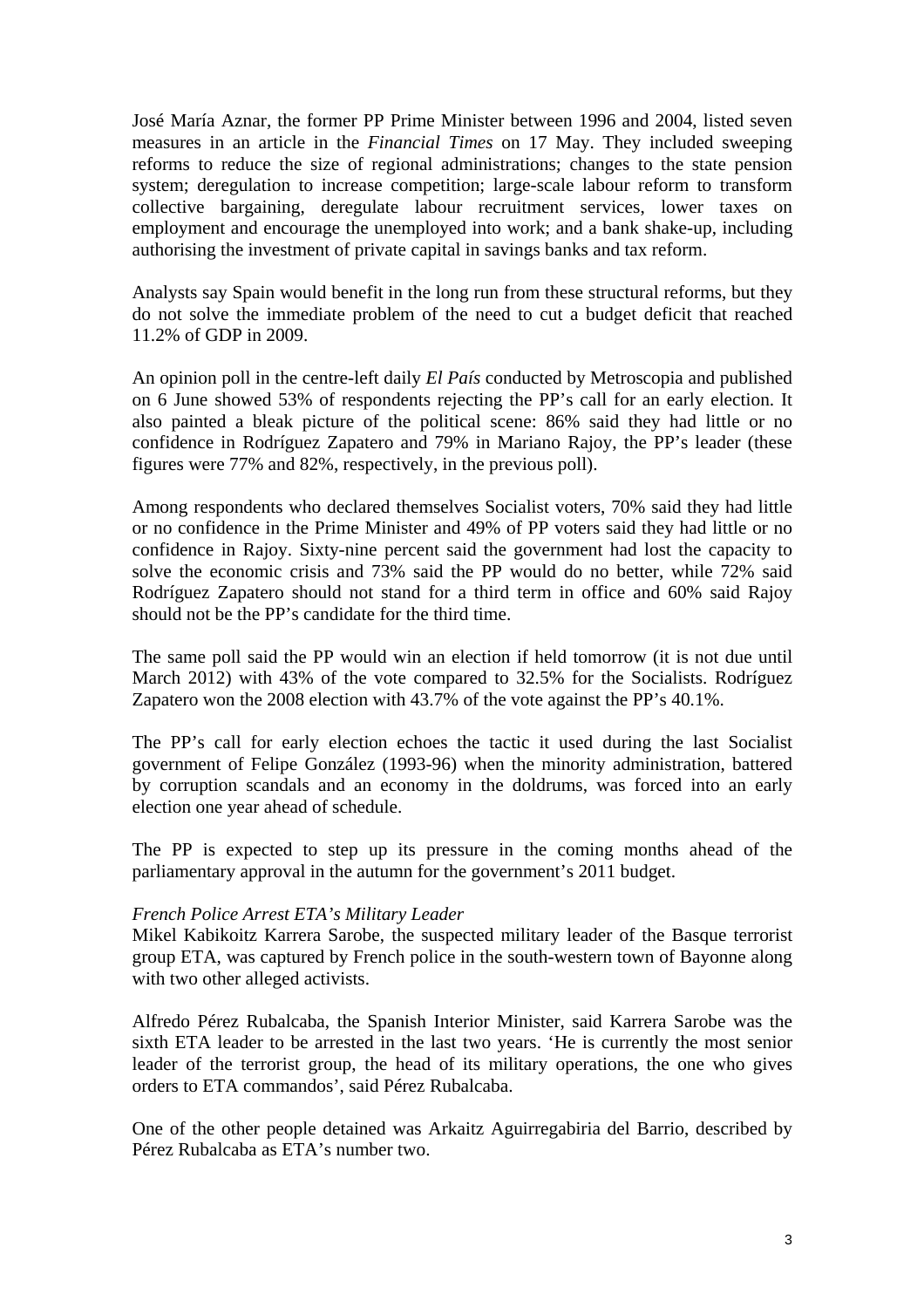ETA has been waging a 41-year campaign for an independent Basque homeland and is blamed for more than 820 deaths.

## *Economic Crisis Reduces Growth in Non-EU Immigrants with Residency Permits*

The number of immigrants with permission to live in Spain from non-EU countries, or who do not have relatives who are EU citizens, rose by 5.6% in 2009 to 2.57 million after climbing 9.2% in 2008, according to the Labour and Immigration Ministry. In 2005 the increase was 52.5%.

The main reason for the slower growth is the economic crisis, which has pushed up total unemployment to more than 20% (much higher among immigrants).

The figures followed others from the National Statistics Office which showed that Spain's population increased by only 0.4% in 2009 to 46.9 million, the smallest rise in a decade.

### *Rodríguez Zapatero Meets the Pope, Prepares Religious Freedom Law*

The government's draft law to make Spain a more secular state would further weaken the powerful position of the Roman Catholic Church accorded it during the Franco dictatorship (1939-75). All religious symbols would be banned from public buildings, official acts, such as state funerals, would be civil ones unless the families of those who have died request otherwise, and other faiths, such as Islam, would be given more rights.

The publication of the draft law in *El País* followed a meeting in Rome between Prime Minister José Luis Rodríguez Zapatero and Pope Benedict XVI. The Vatican has long criticised the Spanish government's reforms in the areas of abortion, same-sex marriage and the teaching of the Roman Catholic religion in schools, accusing it of 'radical laicism'. The Pope continued to express his displeasure.

The Roman Catholic Church in Spain is still the only faith that receives funding via the government. This arrangement was reformed in 2007 when taxpayers were able to earmark a higher percentage of their taxes for the church (0.7% rather than 0.52%) but the government no longer provides an annual contribution to make up the difference between the church's income and expenditure. The agreement with the church in 1979 was that it would become self-financing after six years.

The 1978 Constitution is ambiguous about the role of the church: article 16 proclaims that 'no confession shall have a state character' and then states that 'the public authorities will take into account the religious beliefs of Spanish society and maintain the consequent relations of cooperation with the Catholic Church and other confessions'.

### *Spain's Antismoking Law Fails to Reduce Percentage of Smokers, New Law Planned*

More people are smoking today than in 2006 when Spain's antismoking law came into force. According to the latest Eurobarometer survey, 35% of Spaniards smoked last autumn compared with 34% three years earlier, while the EU average dropped from 32% to 29%.

Unlike other EU countries, such as Italy, Ireland and Turkey, bars and restaurants in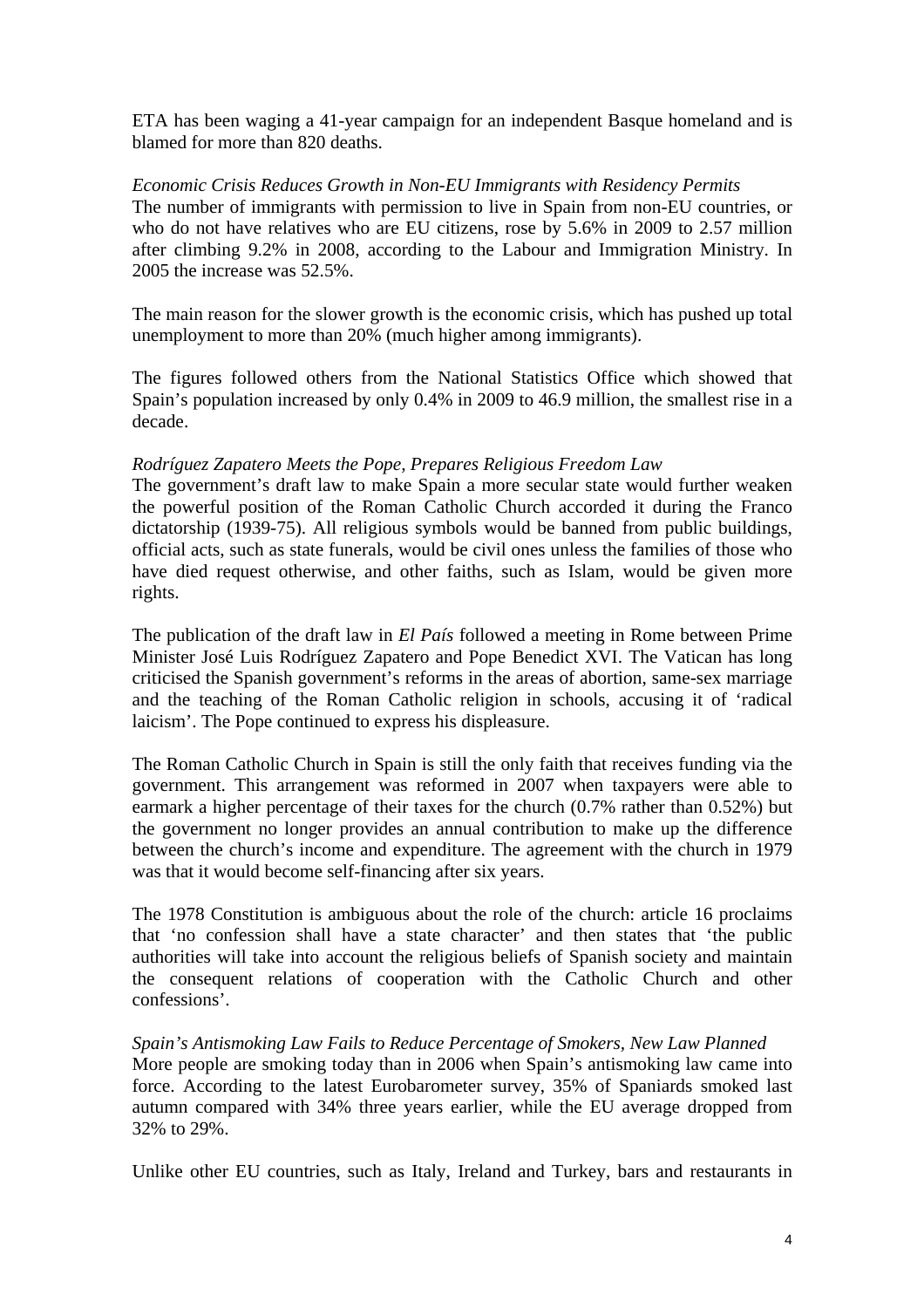Spain of less than 100 square metres (the great majority) can choose to allow or ban smoking. Almost all of them chose to permit smoking.

The government is studying a tougher law, more in line with other EU countries.

## **The Economy**

### *First Public Sector Strike Over Austerity Measures*

Public sector workers, facing an average 5% cut in their salaries as part of a broader austerity package, staged strikes in the first round of a looming battle with the government.

Consuelo Rumí, Secretary of State for the Public Service, said only 12% of civil servants stopped work, while trade union organisers claimed up to 75%.

The socialist government showed no sign of giving into the demands of trade unions, which are strong in the public sector and essentially their political allies. This was the first strike against the government since it took office in 2004. It came two weeks after €15 billion of budget cuts were very narrowly approved by parliament and followed another downward revision of the government's forecasts for GDP growth. The new projections put growth at 2.5% in 2012, down from an earlier figure of 2.9%, and at 2.7% in 2013, down from 3.1% (see Figure 3). Spain has been in recession since the end of 2008.

### **Figure 4. New Macroeconomic Panorama (%)**

|                                  | 2009    | 2010   | 2011   | 2012   | 2013   |
|----------------------------------|---------|--------|--------|--------|--------|
| Real GDP growth                  | $-3.6$  | $-0.3$ | 1.3    | 2.5    | 2.7    |
| Gross fixed capital formation    | $-15.3$ | $-7.2$ | $-1.3$ | 4.0    | 5.4    |
| Exports of goods and services    | $-11.5$ | 7.3    | 6.4    | 7.6    | 7.7    |
| Imports of goods and services    | $-17.9$ | 2.3    | 3.0    | 6.0    | 6.6    |
| External sector (1)              | 2.8     | 1.1    | 0.9    | 0.4    | 0.3    |
| Jobless rate (% of labour force) | 18.0    | 19.4   | 18.9   | 17.5   | 16.2   |
| Budget deficit (% of GDP)        | $-11.2$ | $-9.3$ | $-6.0$ | $-4.4$ | $-3.0$ |

(1) Contribution to GDP growth in percentage points.

Source: Economy and Finance Ministry.

Trade unions are also not happy with the government's labour reforms, due to be announced as we went to press, which will cut severance pay for workers with permanent job contracts (up to 45 days per year worked, among the highest levels in Europe) and improve the paltry conditions for those on temporary contracts. The government, trade unions and employers negotiated reforms for four months, but as they failed to reach an agreement satisfactory to all sides the government said it would impose its own plan. Trade unions said they would call a general strike in protest.

When the economy was booming in 2007, 33% of workers, more than double the EU average, were on temporary contracts (4% in 1983, the year before these contracts were established). These workers have since borne the brunt of the huge rise in the number of unemployed (from 1.7 million in 2007 to 4.6 million at the end of March, according to the latest figures based on a quarterly survey). Civil servants, however, virtually have a job for life as it is very difficult to fire them unless there are very exceptional circumstances, and if their post is abolished they are given another one within three months.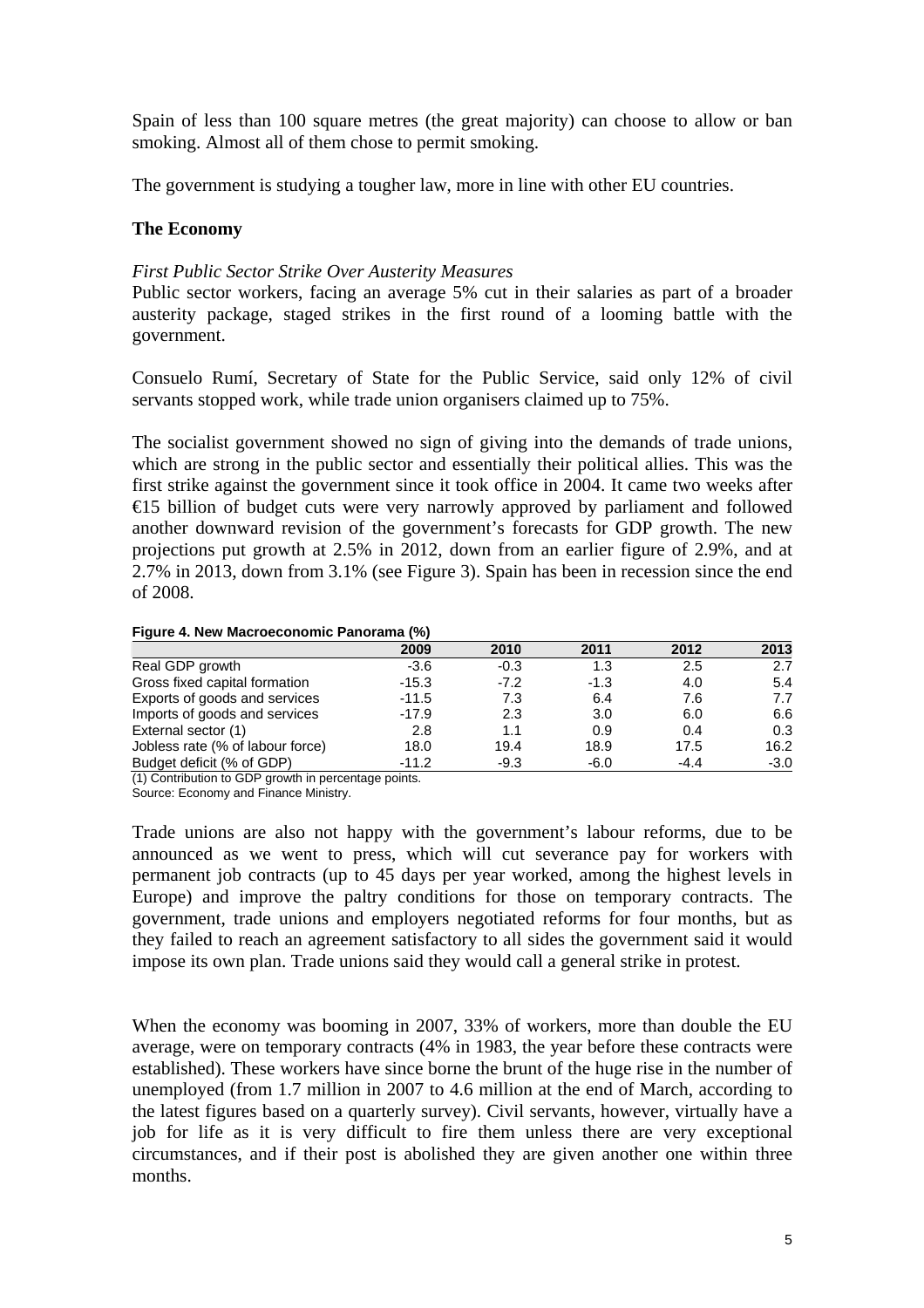The rating agency Fitch put Spain third after Ireland and the UK in a league table of international fiscal pain based on historic growth rates and interest rates (see Figure 4). Spain requires an adjustment of 8.5% of national income to address the deficit in 2009.

|           | Fiscal Adjustment to Stabilise Debt/GDP - A "Historical" Approach, 2009 |                                            |                              |                          |                                     |                     |                                                          |
|-----------|-------------------------------------------------------------------------|--------------------------------------------|------------------------------|--------------------------|-------------------------------------|---------------------|----------------------------------------------------------|
| $(%$ GDP) | Primary<br>balance                                                      | Effective<br>interest<br>rate <sup>a</sup> | GDP<br>deflator <sup>D</sup> | Real<br>interest<br>rate | Real<br>growth<br>rate <sup>c</sup> | Required<br>primary | Required<br>balance <sup>d</sup> adjustment <sup>e</sup> |
| <b>UK</b> | $-9.3$                                                                  | 4.9                                        | 2.4                          | 2.5                      | 2.0                                 | 0.33                | 9.6                                                      |
| US        | $-8.4$                                                                  | 4.5                                        | 2.6                          | 1.9                      | 2.6                                 | $-0.46$             | 7.9                                                      |
| Spain     | $-9.4$                                                                  | 4.3                                        | 2.9                          | 1.4                      | 2.7                                 | $-0.86$             | 8.5                                                      |
| France    | $-5.2$                                                                  | 4.2                                        | 2.0                          | 2.2                      | 1.7                                 | 0.33                | 5.5                                                      |
| Italy     | $-0.7$                                                                  | 4.7                                        | 2.3                          | 2.4                      | 1.0                                 | 0.94                | 1.6                                                      |
| Greece    | $-8.6$                                                                  | 4.9                                        | 2.7                          | 2.2                      | 2.7                                 | $-0.33$             | 8.3                                                      |
| Portugal  | $-6.6$                                                                  | 4.6                                        | 2.3                          | 2.3                      | 2.1                                 | 0.13                | 6.7                                                      |
| Ireland   | $-12.2$                                                                 | 4.4                                        | 0.6                          | 3.8                      | 5.4                                 | $-1.03$             | 11.2                                                     |
| Japan     | $-5.6$                                                                  | 1.4                                        | $-0.9$                       | 2.3                      | 1.0                                 | 0.88                | 6.5                                                      |

#### **Figure 5.**

<sup>a</sup> Gross interest payments as a % of outstanding debt (average over 2004-2009)

<sup>b</sup> Average inflation rate over last five years

<sup>c</sup> Average last 20 years

Based on the "debt dynamics" equation: PB\* =  $((r-g)/(1+g))$  \* D where PB\* = required primary balance, D = debt stock (% GDP), r = effective real interest rate on government debt, g = real GDP growth rate<br>\* Difference between actual primary balance in 2009 and required primary balance

Source: EC AMECO, Eurostat, Fitch

The credit rating agency Fitch followed a decision in May by Standard & Poor's and in early June downgraded Spain's long-term foreign and local currency ratings by one notch to AA+ from triple A. Moody's, the other main rating agency, has so far maintained its triple A for Spain.

The downgrade was one more factor pushing up the cost of Spain's new debt. On 7 June Spain's risk premium –the spread on Spain's bonds over Germany's Bund (a key indicator of the confidence of international markets)– surpassed two percentage points, almost four times higher than at the beginning of this year (see Figure 6). The yield on Spain's 10-year bond was 4.59% on 11 June compared with Germany's 2.56% The Madrid stock market picked up in June but was still the worst performer among main markets so far this year (see Figure 7).

| Figure 6. 10-year Government Bond Spreads Over Bunds (pp) (1) |  |
|---------------------------------------------------------------|--|
|---------------------------------------------------------------|--|

|                       | <b>Spread versus Bund</b> |
|-----------------------|---------------------------|
| France                | $+0.47$                   |
| Greece                | $+5.77$                   |
| Ireland               | $+2.69$                   |
| Italy                 | $+1.48$                   |
| Portugal              | $+2.77$                   |
| <b>Spain</b>          | $+2.03$                   |
| UK                    | $+0.90$                   |
| $(4)$ $A + 4$ $A$ $B$ |                           |

(1) At 14 June.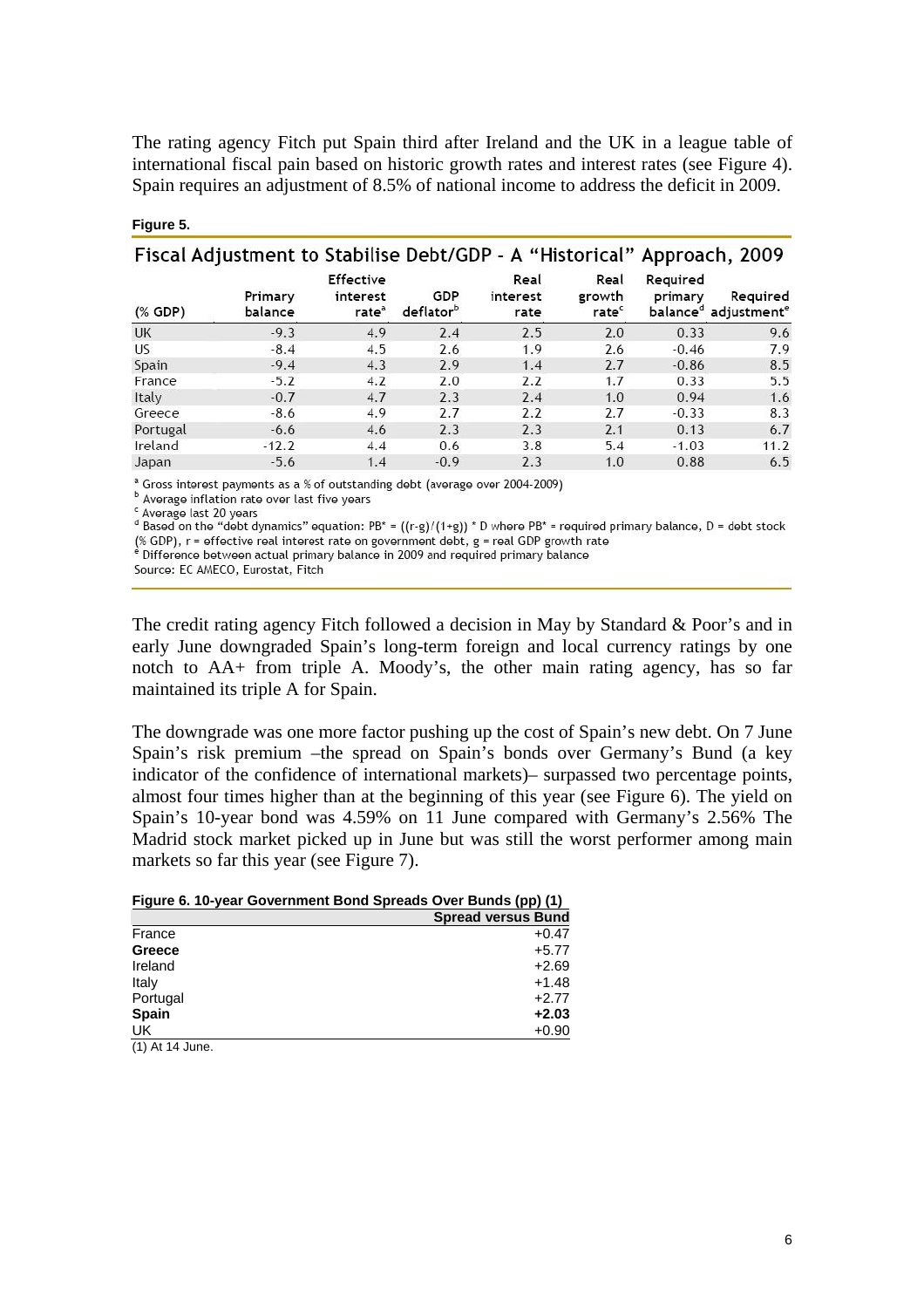| Figure 7. Stock Market Indices (% change) (1) |          |  |
|-----------------------------------------------|----------|--|
| <b>Index</b>                                  | % change |  |
| Ibex-35 Spain)                                | $-19.92$ |  |
| Dax (Frankfurt)                               | $+1.52$  |  |
| FTSE 100 (London)                             | $-4.60$  |  |
| Euro Stoxx 50                                 | $-11.06$ |  |
| Dow Jones                                     | $-2.08$  |  |
| Nikkei (Tokyo)                                | $-7.98$  |  |
| (1) 1 January to 11 June.                     |          |  |
| Source: Markets.                              |          |  |

### *Government Studies Higher Taxes for the Wealthy*

After seeing its  $\bigoplus$  5 billion package of spending cuts scrape through parliament by the skin of its teeth, the government is now turning its attention to raising taxes for the wealthier as part of its effort to reduce the budget deficit to the EU's ceiling of 3% in 2013.

Civil servants, who went on strike over cuts in their salaries, complain they are bearing a disproportionate share of the fiscal pain. Cutting their total wage bill is the easiest and quickest way to reduce public spending, but not the most politically expedient for the socialist government unless accompanied by rises in tax rates.

The only revenue-raising measure taken so far is to increase the standard rate of VAT from 16% to 18%, close to the euro zone average rate, as of July.

Spain's tax revenues as a percentage of GDP have dropped by more than seven points since reaching 37% in 2007, without any change in tax rates. The tax burden is the lowest among the large EU economies. The sharp fall, one of the steepest in the EU, is entirely due to the slowdown in economic growth and recession in 2009. Tax collection has been hard hit by the recession and high unemployment (currently more than 20% of the workforce). Spending cuts alone are unlikely to reduce the budget deficit by the required amount.

'We cannot aspire to have the best welfare state, the best public services –with the best scholarships, aid to families with dependents and a good transport network– and one of the lowest tax burdens in Europe', said José Blanco, the Development Minister. 'We have to explain to people that if we want good public services we need tax revenues'.

With public sector workers bearing the brunt of the cuts in salaries and pensions that will be frozen, the government does not want to add to the misery of middle class jobholders by raising income tax rates. Most of Spain's taxpayers declare they earn less than  $\text{\textsterling}0,000$  (see Figure 8).

| $\frac{1}{2}$<br><b>Tranches of declared income</b> | <b>Number of returns</b> | % of total |
|-----------------------------------------------------|--------------------------|------------|
| Negative or zero                                    | 102,678                  | 0.55       |
| Up to €1,500                                        | 762,771                  | 4.08       |
| €1,500-6,000                                        | 2,495,957                | 13.35      |
| €6,000-12,000                                       | 3,912,332                | 20.92      |
| €12,000-21,000                                      | 5,263,393                | 28.14      |
| €21,000-30,000                                      | 2,874,616                | 15.37      |
| $€30,000 - 60,000$                                  | 2,543,833                | 13.60      |
| €60,000-150,000                                     | 640,238                  | 3.42       |
| €150,000-601,000                                    | 96.477                   | 0.52       |
| More than $€601,000$                                | 10,580                   | 0.06       |
| Total                                               | 18,702,875               | 100.00     |

### **Figure 8. Income Tax Return (1)**

(1) 2007 (latest published year).

Source: Tax Agency, Spain.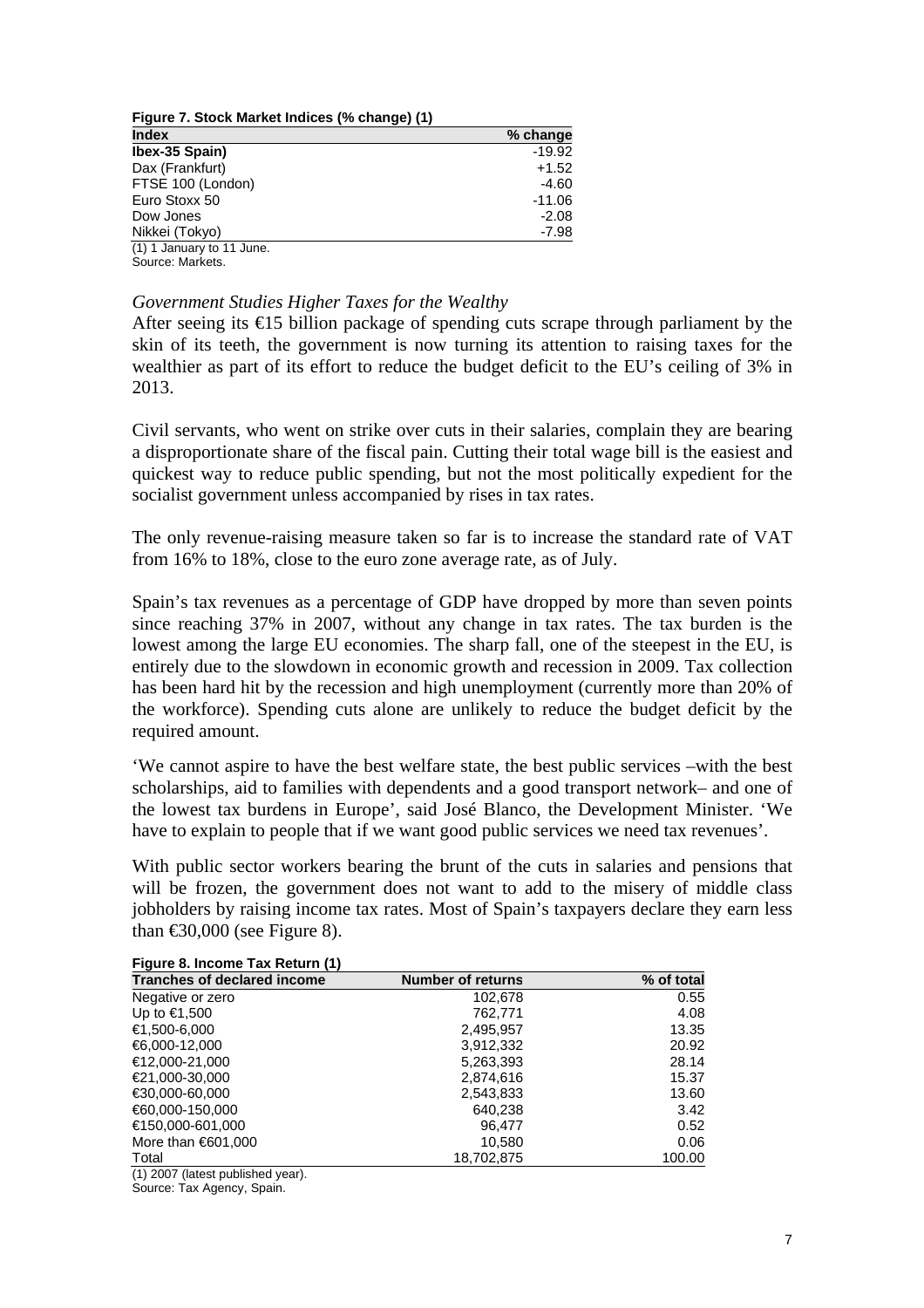The plan, yet to be announced, is to tax the better-off at higher rates. The regional government of Catalonia has already lifted the tax rate for those earning more than  $\trianglelefteq$  20,000, under powers granted to it over the tranche of income tax it controls, while the poorer regions of Andalusia and Extremadura raised the rates for income over €60,000 and €80,000, respectively. All three regions have socialist-controlled governments. Mariano Rajoy, the leader of the conservative Popular Party (PP), urged PP regional governments not to lift their tax rates.

The top rate of income tax has come down from 56% to 43% over the last decade, and the government abolished wealth tax in 2008. It also gave all taxpayers a  $\epsilon 400$  rebate, effective in 2008 and scrapped last year.

Elena Salgado, the Economy and Finance Minister, ruled out a tax amnesty, along the lines of Italy's last year, in order to flush out black money. In Italy, a 5% fee was charged on money repatriated from tax havens, netting around  $\epsilon$  billion for the tax authorities, in return for immunity from prosecution and no fines.

The collection capacity of corporate income tax is much less than that of personal income tax, and employers have been pushing for reduced taxation in order to foment job creation. The standard corporate rate is 30%, though the effective rate is lower after allowances. In 2009, the total taxation of companies (including social security) in Spain was 57%, well above that of Germany and the UK (see Figure 9). The tax wedge –the difference between what it costs someone to employ a worker and what that worker takes home as a percentage of total labour costs– is close to 40% (see Figure 10).

| $\frac{1}{2}$ . The contraction of companies in 2000 (10 or promoty coloured 20 countries<br><b>Country</b> | %    |
|-------------------------------------------------------------------------------------------------------------|------|
| Italy                                                                                                       | 68.4 |
| France                                                                                                      | 65.8 |
| Hungary                                                                                                     | 57.5 |
| Belgium                                                                                                     | 57.3 |
| Spain                                                                                                       | 56.9 |
| Sweden                                                                                                      | 54.6 |
| Germany                                                                                                     | 44.9 |
| Poland                                                                                                      | 42.5 |
| UK                                                                                                          | 35.9 |
| Ireland                                                                                                     | 26.5 |

**Figure 9. Total Taxation of Companies in 2009 (% of profits), Selected EU countries**

Source: World Bank, *Doing Business 2010*.

| Figure 10. Tax Wedge (1) as a % of Total Labour Costs in 2009 |               |  |
|---------------------------------------------------------------|---------------|--|
| <b>Country</b>                                                | $\frac{0}{0}$ |  |
| Belgium                                                       | 55.2          |  |
| Germany                                                       | 50.9          |  |
| France                                                        | 49.2          |  |
| Italy                                                         | 46.5          |  |
| Spain                                                         | 38.2          |  |
| UK                                                            | 32.5          |  |
| US                                                            | 29.4          |  |

(1) Income tax plus social security contributions minus cash transfers for a single person without children with average earnings. Source: OECD.

One area where there is scope for improvement is tax fraud, which remains high. No government has yet got to grips with this problem which is estimated to account for between 4% and 8% of GDP.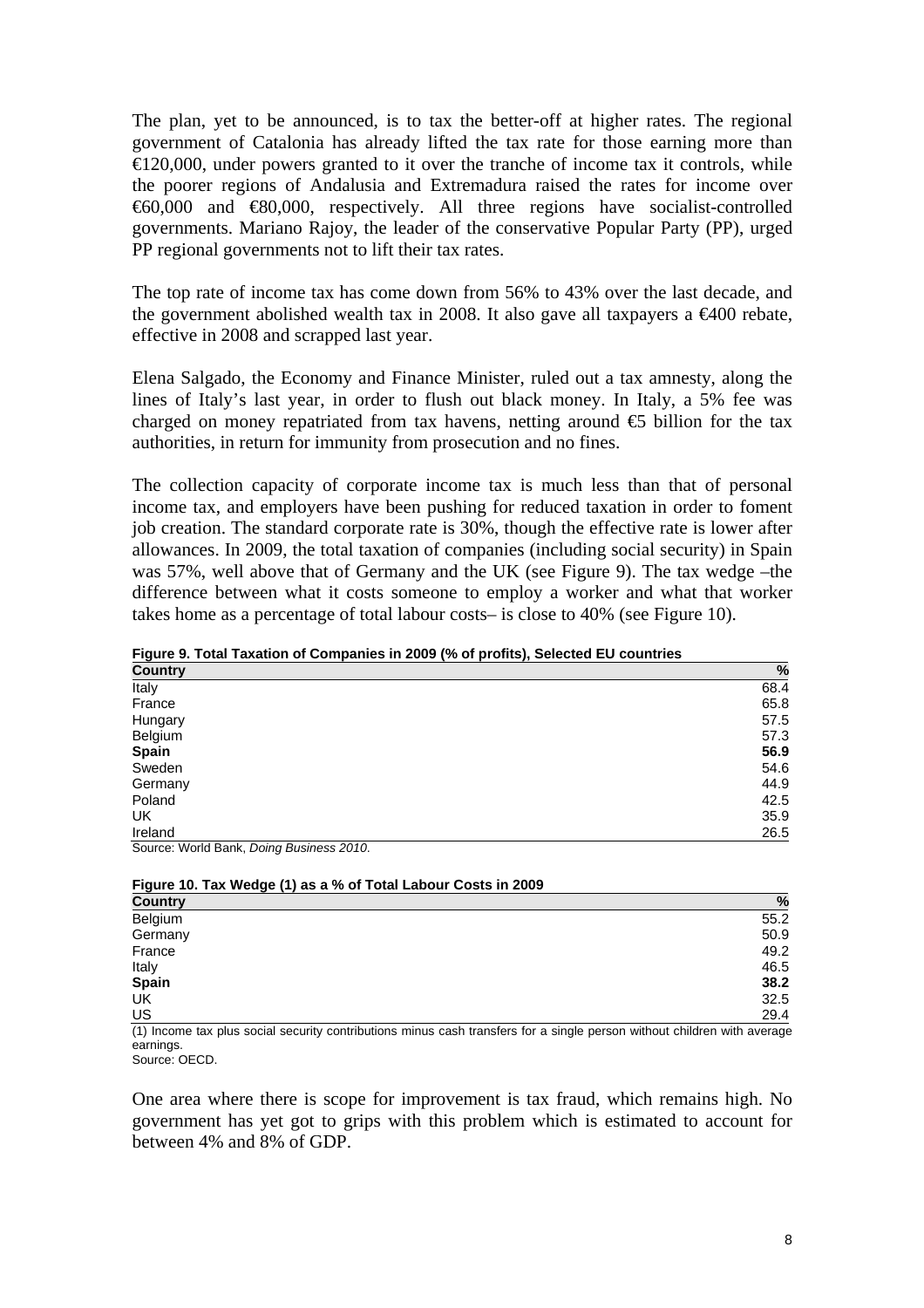### *Bank of Spain Seizes Control of CajaSur, Caja Madrid Agrees Merger*

The Bank of Spain (the central bank), frustrated by the lack of progress in restructuring the ailing savings-bank sector, seized control of CajaSur, a small bank controlled by the Roman Catholic Church. It was the second such move since March 2009 when Caja Castilla La Mancha (CCM) was taken over. Both banks are victims of the collapse of Spain's housing bubble in 2007.

CajaSur is one of the 45 unlisted *cajas,* as they are called, which are essentially regionally-based and generally controlled by regional and local politicians. Although it only accounts for 0.6% of the total assets of the Spanish banking system, it sent jitters through international financial markets. The *cajas* account for about half the Spanish financial system's total assets and others are very weak.

The credit rating agency Fitch believed CajaSur would have defaulted without state support; its tier one capital ratio was a mere 1.94%, well below the minimum requirement. The bank, which rejected a merger with Unicaja, will be recapitalised with €523 million and put up for sale.

The central bank said in a statement the banking system's solidity would 'not be affected in any way' by CajaSur's collapse. The non-performing loans of the *cajas* represented 5.3% of their total lending in March (see Figure 11).

| Tigare The Non-performing Evans of Gavings and Commercial Danks, 1909-2010 (70 Or total lenging) |                      |                         |  |
|--------------------------------------------------------------------------------------------------|----------------------|-------------------------|--|
|                                                                                                  | <b>Savings Banks</b> | <b>Commercial Banks</b> |  |
| 1989                                                                                             | 3.71                 | 2.49                    |  |
| 1991                                                                                             | 5.17                 | 4.04                    |  |
| 1993                                                                                             | 7.56                 | 9.09                    |  |
| 1995                                                                                             | 5.50                 | 4.91                    |  |
| 1997                                                                                             | 2.86                 | 2.22                    |  |
| 1999                                                                                             | 1.30                 | 1.05                    |  |
| 2001                                                                                             | 0.90                 | 0.90                    |  |
| 2003                                                                                             | 0.75                 | 0.69                    |  |
| 2005                                                                                             | 0.69                 | 0.67                    |  |
| 2007                                                                                             | 0.89                 | 0.76                    |  |
| 2009                                                                                             | 5.05                 | 5.02                    |  |
| 2010 (March)                                                                                     | 5.35                 | 5.22                    |  |

**Figure 11. Non-performing Loans of Savings and Commercial Banks, 1989-2010 (% of total lending)** 

Source: Bank of Spain.

Most of the banking system, however, is strong, particularly the commercial banks Santander and BBVA, the two dominant forces.

Miguel Fernández Ordóñez, Governor of the Bank of Spain, has been calling since last autumn for the weaker *cajas t*o merge with stronger ones, but to little effect. The central bank's intervention acted as a warning shot across the bows of other *cajas*, many of whom are now scrambling to meet the deadline set by the central bank, the Socialist government and the opposition Popular Party to agree mergers by 30 June. The governor wants the number of *cajas* to be reduced by a third; some analysts say the reduction could be larger.

Merger deals must be completed by the end of June if the *cajas* want access to state aid through loans from the Fund for Orderly Bank Restructuring (Frob in Spanish). Frob can deploy up to €99 billion. The limit for each deal set by the European Commission competition authorities is 2% of risk-weighted assets.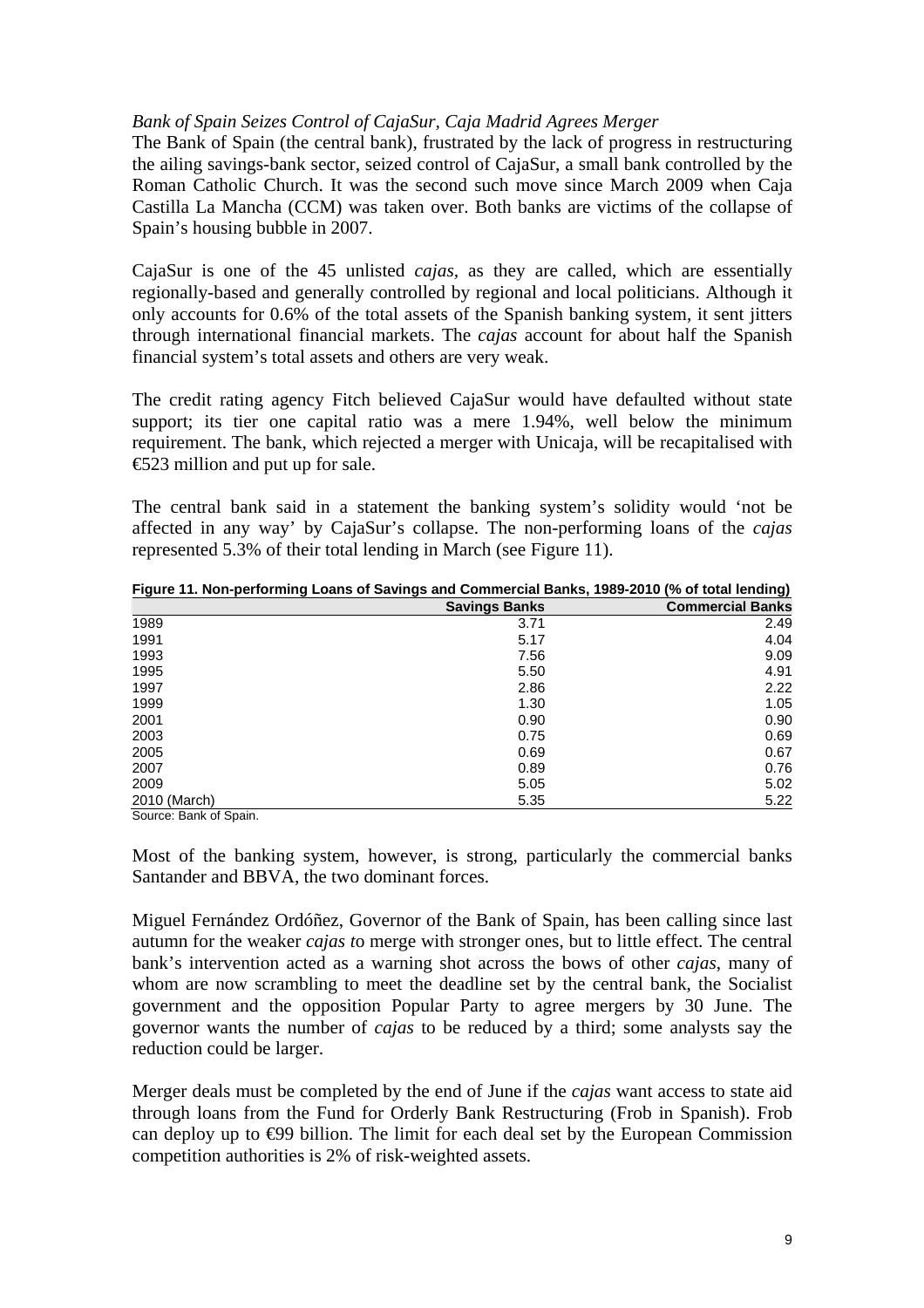The various groupings involve up to 30 *cajas* and they have put in requests for more than €10 billion. The largest one involves Caixa Catalunya, Caixa Tarragona and Caixa Manresa, all of them in Catalonia.

Another route to restructure the *cajas* is through something known as the *Sistema Institucional de Protección* (SIP), a kind of loose merger in which banks would pool some central functions but retain their own regional brands and identities and avoid the tougher cost-cutting measures of a full merger.

This option has been taken up by Caja Madrid, headed by Rodrigo Rato, a former Finance Minister in the PP government (1996-2004) and Managing Director of the International Monetary Fund, which agreed a merger with Bancaja and five smaller savings banks. The merged savings bank would be the largest financial institution in terms of business in Spain.

The growth in the branches of the *cajas* has been much faster than that of the commercial banks. While the total number of bank branches dropped from 15,811 in 2000 to 14,840 at the end of 2009, the number of *caja* branches rose from 19,268 to 24,202 over the same period (see Figure 12).

| Figure 12. Branches of Savings and Commercial Banks, 2000-09 |
|--------------------------------------------------------------|
|--------------------------------------------------------------|

|                        | <b>Savings Banks</b> | <b>Commercial Banks</b> |
|------------------------|----------------------|-------------------------|
| 2000                   | 19.268               | 15,811                  |
| 2002                   | 20,326               | 14,072                  |
| 2004                   | 21,503               | 14.168                  |
| 2006                   | 23.418               | 15,096                  |
| 2008                   | 24,985               | 15.580                  |
| 2009                   | 24.202               | 14,480                  |
| Source: Bank of Spain. |                      |                         |

In a separate development, the Bank of Spain tightened the rules on making provisions for non-performing loans. This will lower banks' profits.

### *Santander Regains Control of its Mexican Unit*

Santander, the euro zone's largest bank, regained full control of its Mexican operation after buying back from Bank of America the 25% stake sold to it in 2003 for US\$1.6 billion. It paid US\$2.5 billion for the stake.

The deal was another move away from its domestic market. Retail banking in Spain generated only 24% of Santander's profit in the first quarter of 2010 (see Figure 13).

### **Figure 13. Geographical Distribution of 2010 First-Quarter Profit (%)**

| <b>Retail Spain</b>                              | 24 |
|--------------------------------------------------|----|
| <b>Brazil</b>                                    | 21 |
| UK                                               | 16 |
| Portugal                                         | 5  |
| Mexico                                           | 5  |
| Chile                                            | 5  |
| <b>Rest of Latin America</b>                     | 4  |
| Germany                                          | 4  |
| US                                               | 4  |
| Global businesses and consumer finance in Europe | 12 |
| Source: Santander.                               |    |